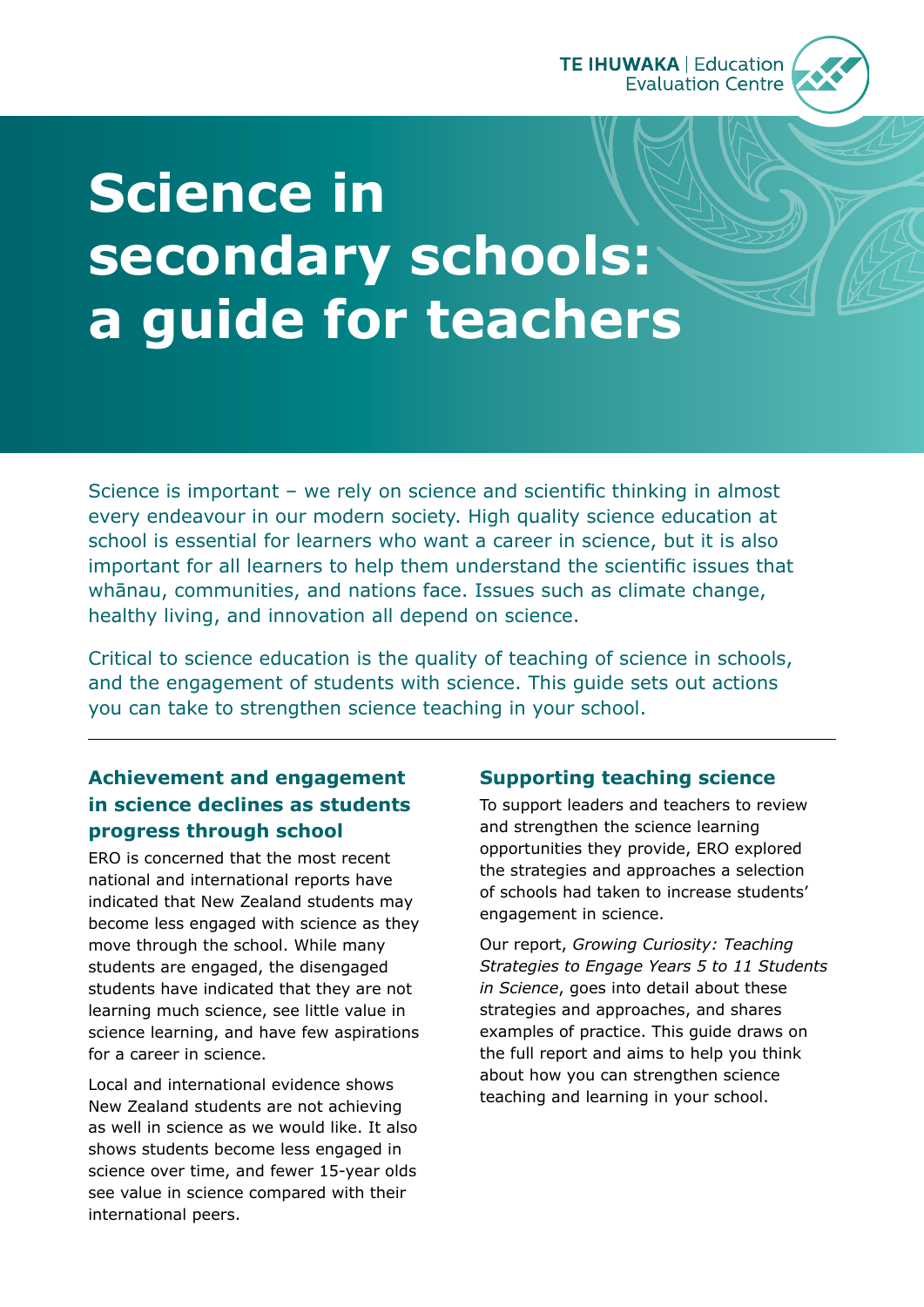#### **Reviewing science programmes**

Strengthening science programmes starts with leaders and teachers recognising the importance of science not only for students with future science careers, but also for investigating issues and solving problems in everyday life. You could start reviewing your science programme by thinking about:

- how does the content of our science programme line up across year levels?
- how coherent is the programme?
- in what ways do our science programmes provide opportunities for students to be critical and creative thinkers?
- how well does the science programme support students to engage with science in ways that support their future pathways?
- how well does our science teaching support students' everyday problem solving?
- where can we improve?

Think about what information sources you can draw on to help you answer these questions. They might include student surveys, individual teacher inquiries, and assessment information.

Once you have identified areas for improvement, plan how best to implement any changes. This might involve:

- creating action plans
- evolving the curriculum over time, taking note of what was successful and responding to the needs and interests of the current cohort of students.

#### **Carefully structured learning**

When structuring learning programmes, you might draw on information you found during your review, such as the way the programme lines up across different year levels, or the overall coherence of the programme. It is helpful to also think about:

- how you build on students' previous learning
- introducing new knowledge and skills in manageable amounts, to make learning successful for students
- providing opportunities to revisit key concepts and scientific skills

• what students need to be successful in later school years, and back-mapping a learning progression from there.

#### **Changing the focus**

The *Nature of Science* is the unifying, overarching strand of science in the *New Zealand Curriculum*. Learning programmes focused on the *Nature of Science* support students to develop the skills, competencies, dispositions, and knowledge required to participate successfully in science. When focusing on the *Nature of Science*, you might:

- prompt students to ask questions and provide their own answers and solutions
- challenge students' assumptions
- ask questions of students, to deepen their thinking
- invite predictions
- introduce students to relevant scientific investigations
- consider how to assess students' learning in a variety of ways, to help understand their learning and progress in the *Nature of Science*; e.g. through assessing group work; observations of practical activities, assessing students' learning through videos and oral presentations.

#### **Working across subject departments**

You can further support students' learning in science by linking up with other subject departments. For example, you might:

- introduce maths concepts in science when students are practicing the same concept in their mathematics class
- consider how assessment tasks could be used for students to gain credits across subjects
- work with teachers in the English department about ways students can write up and present their learning.

Working in this way can give students consistent strategies to improve their progress and achievement in science.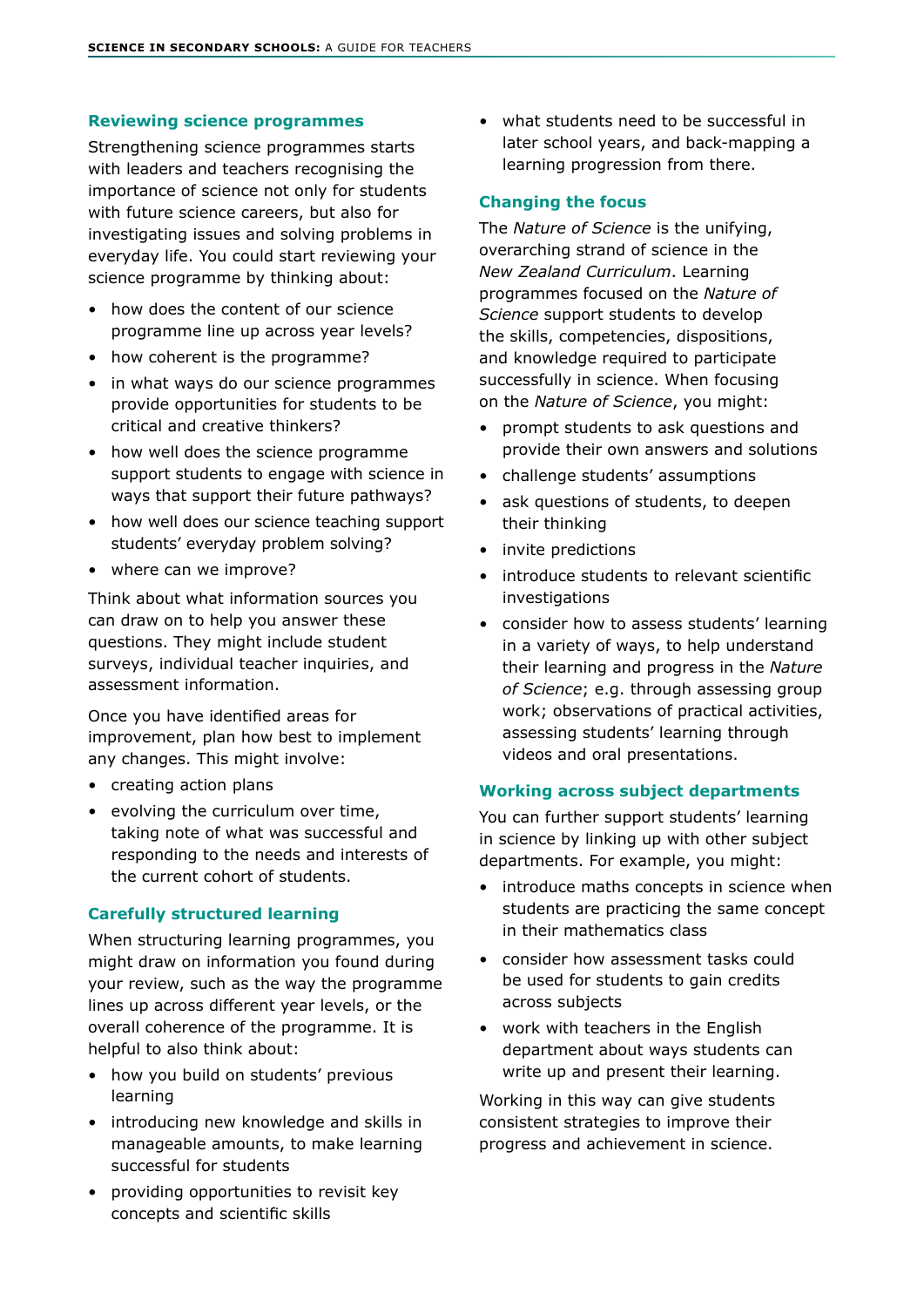### **Examples of good practice in teaching science**

*Growing Curiosity: Teaching Strategies to Engage Years 5 to 11 Students in Science* contains the following examples of good practice for science teaching and learning in secondary schools:

- Developing a well-structured curriculum, p. 45
- Developing authentic, place-based science programmes, p. 54
- Developing responsive and well-structured science programmes, p. 62
- Growing curious minds, p. 31
- Improving students' engagement in and perceptions about science, p.36
- Ensuring all student engage in high quality science programmes, p. 40
- Developing a well-structured curriculum, p. 45

## **Where can you go to for more help?**

Ministry of Education Science hub: Science Online – [scienceonline.tki.org.nz](https://scienceonline.tki.org.nz/)

NZCER: Science education publications – [www.nzcer.org.nz/research/science](https://www.nzcer.org.nz/research/science-education)[education](https://www.nzcer.org.nz/research/science-education)

Nation of Curious Minds Science Hub – [www.sciencelearn.org.nz](https://www.sciencelearn.org.nz/)



*We appreciate the work of all those who supported this evaluation, particularly the students, leaders, and teachers who shared with us about science teaching and learning in their school. Their experiences and insights are at the heart of what we have learnt. You can find the full report on science in secondary schools, along with a short summary of the findings, on ERO's website.* [www.ero.govt.nz](http://www.ero.govt.nz)*.*